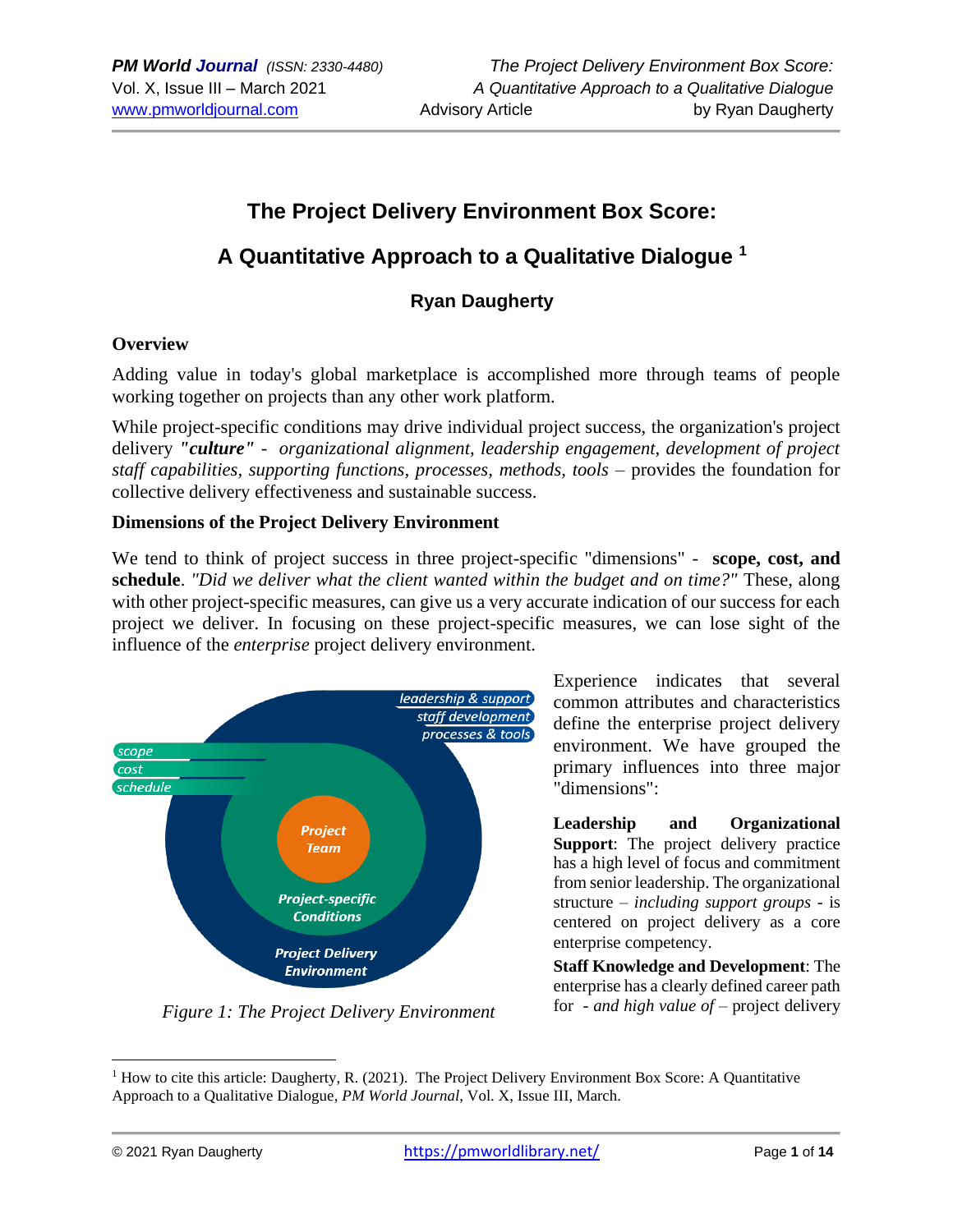practitioners and is fully committed to the continuous development of staff knowledge and skills.

**Processes and Tools**: The delivery practice is committed to a core "model" of the project delivery "workflow" that provides practical and proven methods, guidance and tools geared to the capabilities of performing staff, and is consistently used day-to-day by all teams. The "model" is also used as the basis for learning and continuous improvement.

#### **The "Box" Score**

Developing a supportive **Project Delivery Environment** requires a sound understanding of current strengths and weaknesses and how they align with the attributes and characteristics of value to the enterprise and its project delivery teams. This understanding is frequently accomplished through comprehensive analyses of a wide range of delivery processes using project management "maturity" models, often involving outside consultants.

While there is significant value in that approach, we believe that there is equal value in identifying areas of strength and weakness and opportunities for improvement quickly and "organically" with internal resources. Enterprise leadership, project delivery participants, and stakeholders understand their situation – *capabilities, capacities, needs, and constraints –* better than any external source. And, there is much to be gained through the dialogue that takes place.

The **"Box Score"** approach proposed here uses the three "dimensions" and a simple "quantitative" scoring regimen - where one  $(1)$  = Chaos and five  $(5)$  = Excellence. The objective is to use the scoring process to initiate a "qualitative" dialogue. Where do we stand and what are our opportunities for improvement?

**Two steps:** A quick assessment then a more comprehensive dialogue:

The **Quick Assessment Scenarios**  (Appendix A) and **Scoresheet** (Appendix B) help participants understand the concept and quickly obtain individual perspectives on the three "dimensions."



*Figure 2: The "Box Score"*

The more comprehensive **Evaluation Criteria** (Appendix C) provide a richer understanding of specific areas in need of improvement and establish a sound basis for planning improvements. The **Criteria** are intended for use in an open dialogue, generally a **Workshop,** to arrive at a common understanding of terms, consensus agreement about strengths and weaknesses, needs and priorities, and parameters for planning improvement actions. Participants should include enterprise leadership, project delivery teams, supporting functions as well as appropriate stakeholders.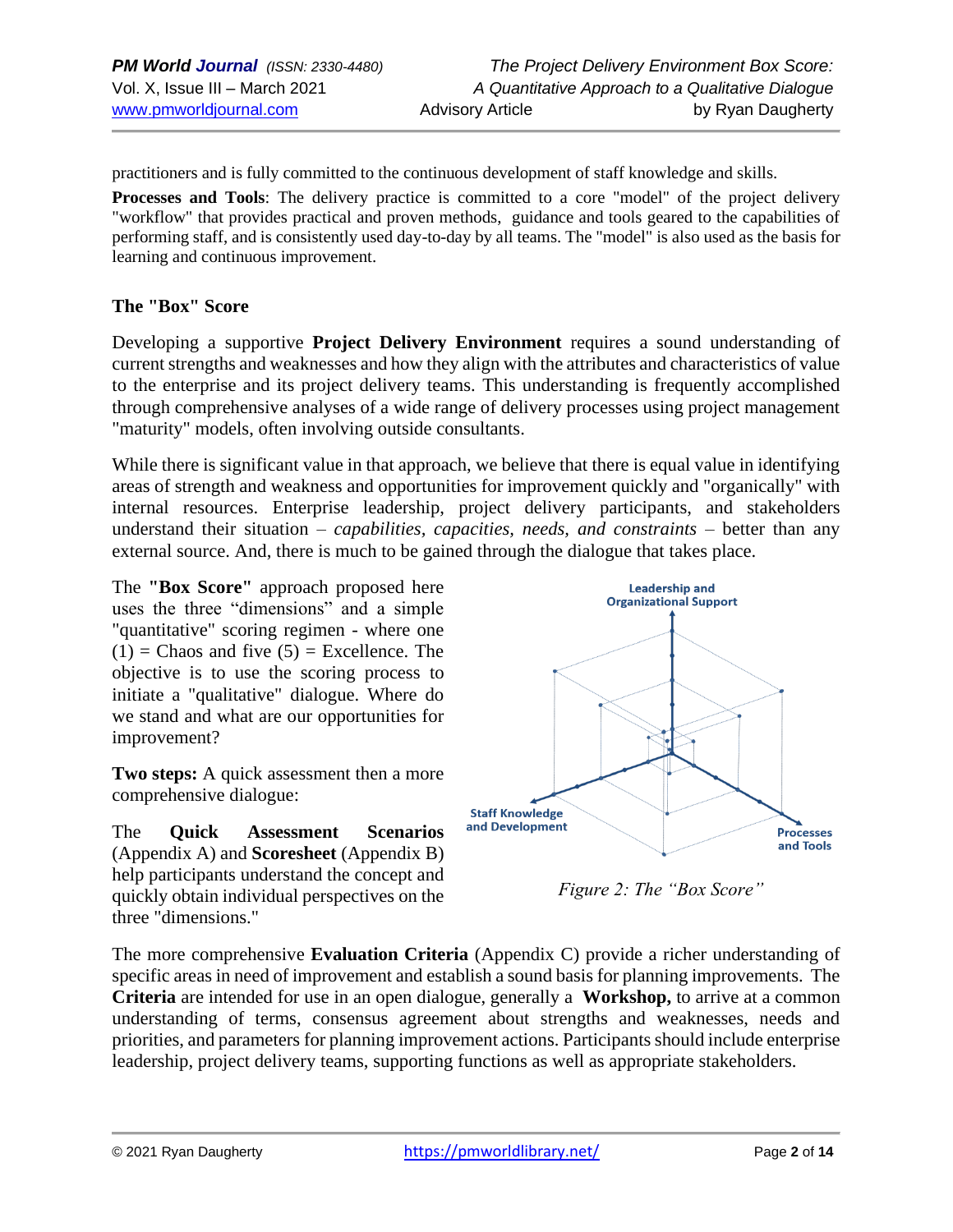A useful approach is to have participants independently perform a Quick Assessment with the Scenarios and bring it to a Workshop. Then – as an "ice-breaker" - open the Workshop by creating a composite Quick Assessment and discuss the meaning of the dimensions and rationale for scoring. The Quick Assessment can be set aside for comparison with the results of the more detailed evaluation performed by the group.

*The real value here is in the qualitative dialogue: the discussions, considerations, and agreements that went into reaching consensus on the meaning of the terms, the resultant "scoring," and its' importance to the enterprise.*

#### **Building a Better Practice: It's About Continuous Learning**

The "dimensions" of the project delivery environment are interdependent and synergistic. Processes and Tools are essential for Staff Knowledge and Development, and both are dependent on Leadership and Organizational Support. The adage that a chain is only as strong as its weakest link is in play here.

A truly sustainable and supportive project delivery environment has developed and fully integrated the characteristics comprising these dimensions and is continuously seeking ways to improve them. The maturing of those characteristics into an authentic "learning culture" is the goal.

#### **Improving the Project Delivery Environment**

The needs of one enterprise will differ from every other enterprise; no single solution will create a sustainable and effective project delivery environment. But the patterns are very similar. Once leadership and project delivery teams have developed a consensus about an effective project delivery environment, how they stack up, and where it should be, it's time to take the first steps toward that ideal.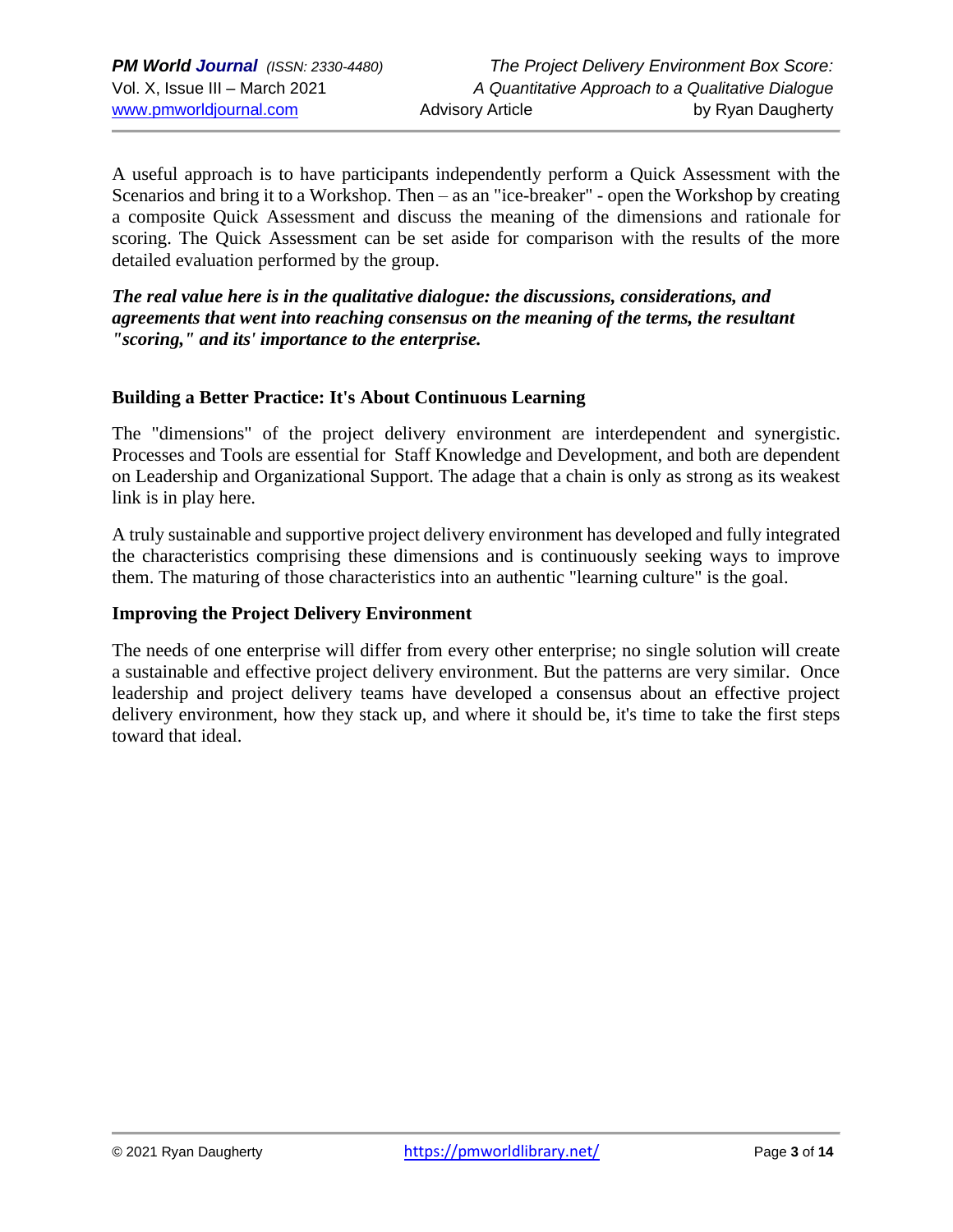

*Figure 3 Performance Improvement*

Here are a few ideas for each "dimension" to help you get started:

#### **Leadership and Organizational Support**

- Establish senior leadership alignment, endorsement, and commitment to project delivery practice as a core enterprise competency – *an enterprise "value stream"* - by engaging in a Chartering Workshop. Senior leadership, project leaders, supporting function leaders, and key stakeholders should focus on customer needs and current project delivery practice and create a vision for the future development of the project delivery practice. This effort should result in a formal charter for the project delivery practice documenting consensus agreement on vision, mission, and goals.
- Enhance organizational support for project delivery *and vice versa* by building on the Project Delivery Charter to include Project Delivery/Support functions:
	- Support function *accounting, health and safety, supply chain, et al.* and project delivery leaders and staff should identify and document interfaces and establish specific needs and requirements for each interface point *- transactions*. This effort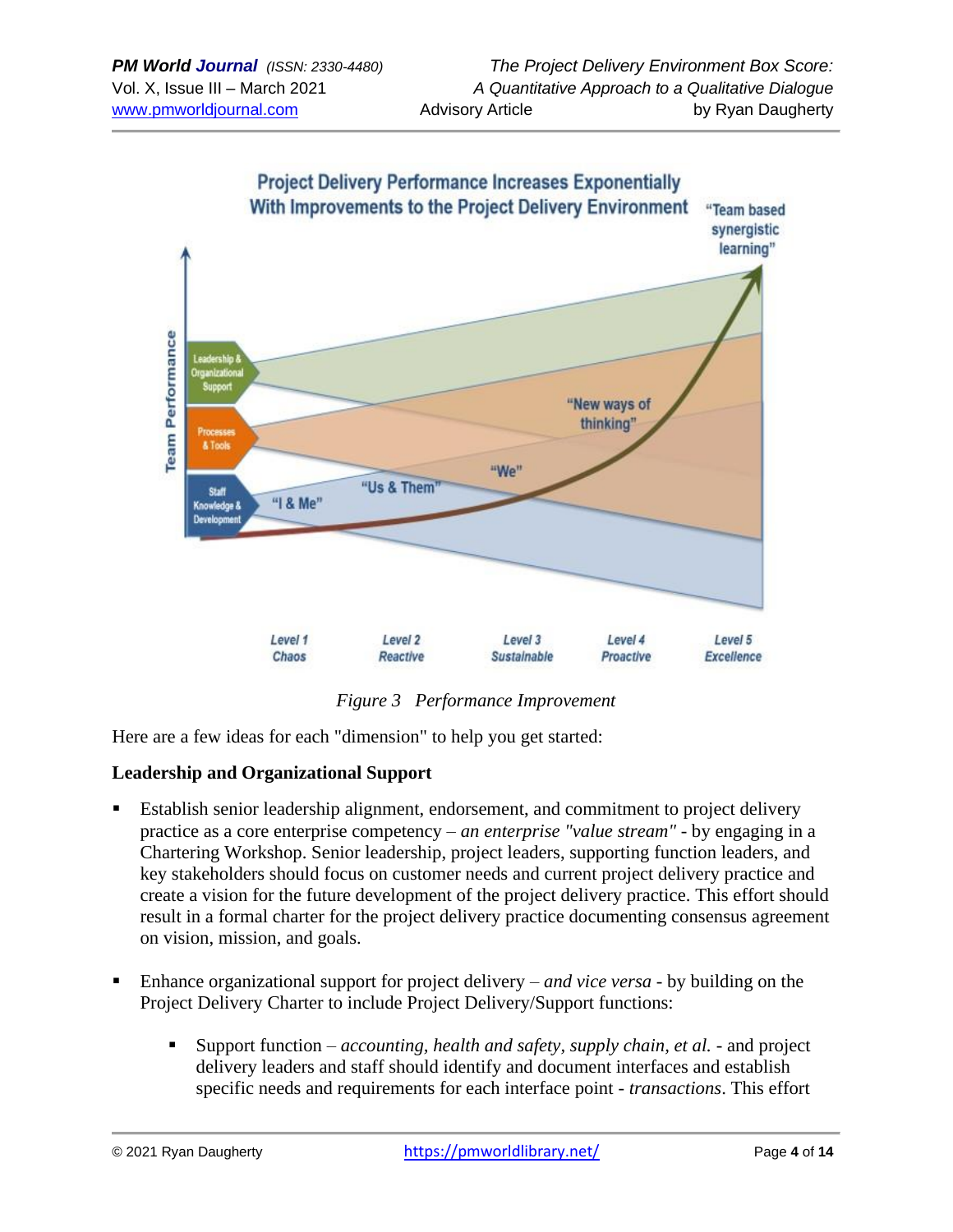should coincide with developing the Core Project Delivery Workflow described in Processes and Tools (below). Because these "interface transactions" rarely affect only two entities, this effort should be accomplished in the presence of all support functions to establish a common – *across the enterprise* - understanding of the interface requirements and agreements and avoid "silos," The process of developing these interface agreements sets the tone for cooperation and future work together.

- Establish addenda to the Project Delivery Charter for each Support Function formalizing consensus agreements on vision, goals, commitments, and expected outcomes from working together.
- Based on the Project Delivery Charter and addenda, establish and formalize action plans for building an improved Project Delivery culture, including:
	- Establishing a formal project delivery practice, including potential key performance measures.

Defining organizational authorities and responsibilities for project delivery

Establishing core project delivery processes and tools

Establishing and developing project delivery staff resources

#### **Staff Knowledge and Development**

- Review current and intended project delivery and management career paths. Perform a gap analysis with practitioners to identify career path shortcomings. Work with enterprise leadership and project delivery practitioners to develop a consensus vision of the career path for project managers and project delivery staff. Typically, project management career paths are based on graduated steps tied to organizational priorities, proven competency and are directly linked to compensation levels.
- Establish career path definitions and requirements that align with other career paths, enterprise requirements, and the project delivery model. Professional career paths should be structured to embody "equivalence"… a "technology-oriented" person should not feel compelled to change to a project management career because they can move faster or have more prestige. *Our experience shows that far more people want to be project managers than people who want to manage projects.*
- Evaluate project career path requirements and perform a gap analysis to identify needed improvements in formal learning programs, process guidance and tools, and methods for verifying achievement.

**CAUTION:** Use care to avoid creating unwarranted expectations. Advancement should be based on proven success and need, not just the achievement of "merit badges." Base career path levels on formal learning and demonstrated achievement as well as enterprise need.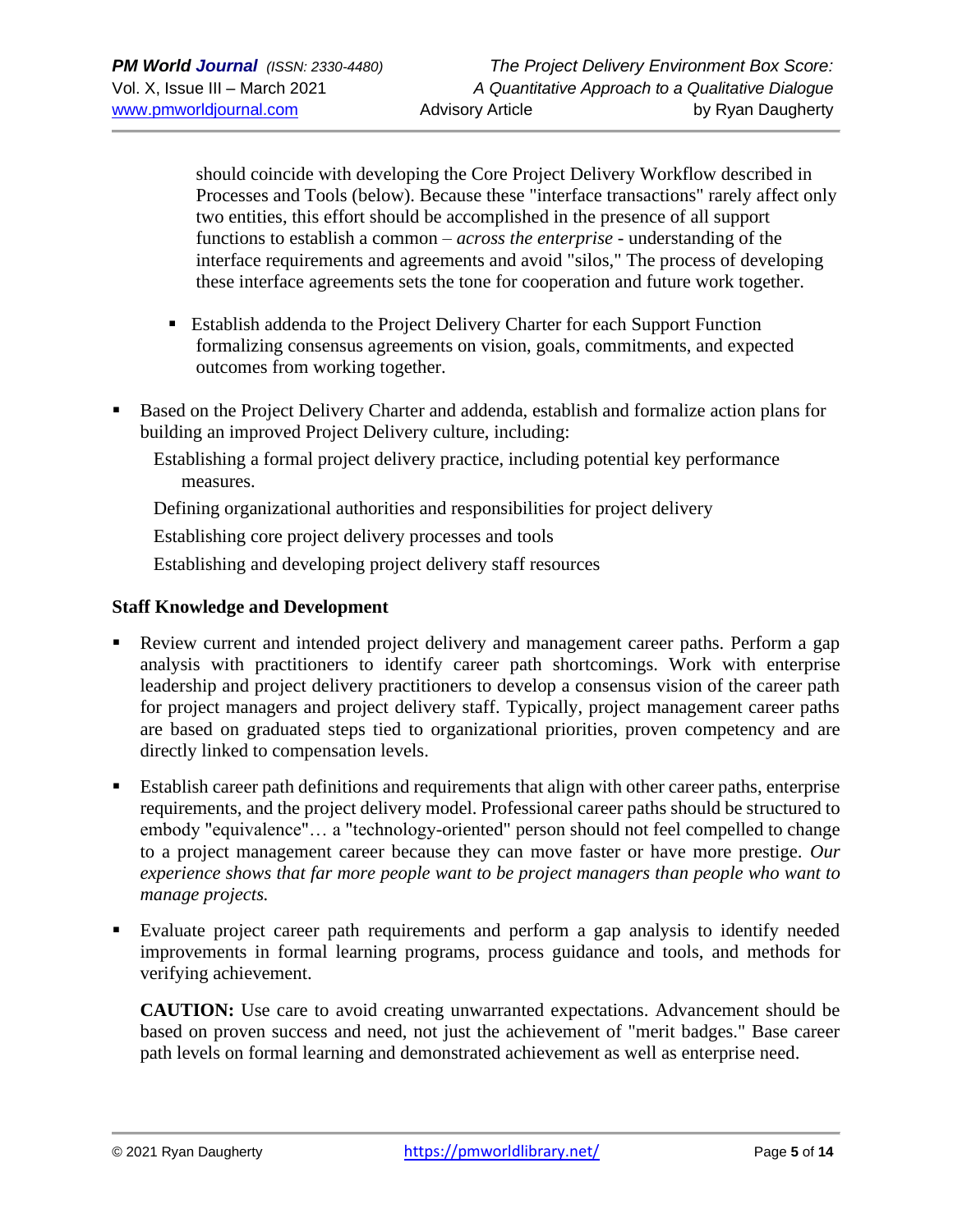Consider establishing - or upgrading - a formal mentoring and coaching program aligned with the project delivery model and career paths. Socialize the importance of mentoring and coaching through workshops designed to match experienced and willing practitioners with appropriate staff. Bear in mind, though, that not every experienced practitioner can – *or wants to* - be a successful mentor. Use care in selecting mentors to make sure they are good teachers.

#### **Processes and Tools**

Engage leadership, project delivery leaders, staff, and support functions to establish a Core Project Delivery System model - *the preferred project delivery process.* It is typically a graphic representation or - "infographic" or "workflow"– depicting the system, its primary activities, sequence of performance, and its interfaces. The process of developing the "model" also provides a common ground for building team empathy, trust, and an appreciation of needs, requirements, and diversity of thinking.

The enterprise should then use the "model" for:

- Establishing agreement on typical project delivery activities and their sequence
- The context for identifying support group interface points and requirements
- The context for developing, evaluating, and organizing guidance and tools
- The context for identifying, describing, and evaluating opportunities for improvement and a basis for continuous improvement efforts – *what's working and what's not!*
- The basis for establishing performance measures and indicators.

The model produced through this effort should be in reasonable detail to provide training for new staff and allow support groups and stakeholders to understand the process and their role.

**CAUTION**: A common objection to this approach is that the "model" is seen as rigid, that it requires strict conformance and stifles creativity. We would argue that a clearly documented, well-maintained and consistently used model describing the "preferred" delivery approach provides a sound framework for capturing creative approaches and sharing them with others as discoveries are made, and lessons are learned. The creativity and imagination should go into its "products" – plans, schedules, estimates, forecasts, reports, and into improving the model and its usefulness.

- Develop an inventory of existing guidance and tools using the Core Project Delivery System model as the context for organizing the information. Review each activity and identify the tools and advice that support its performance. Then use the "model" as a simple and intuitive framework for guidance and tools – a "knowledge hub" or "kiosk." *Users – project staff, support groups, and other stakeholders – can then review the process flow, find out where they are in the process, then access the guidance and tools for that activity.*
- While developing the "model," review the available guidance and tools for each activity and interface area. Work with performers to identify the adequacy and value of the existing guidance and tools and identify additional guidance and tools that would enhance the quality and value of the activity and its products. It is important to focus on User needs and simplicity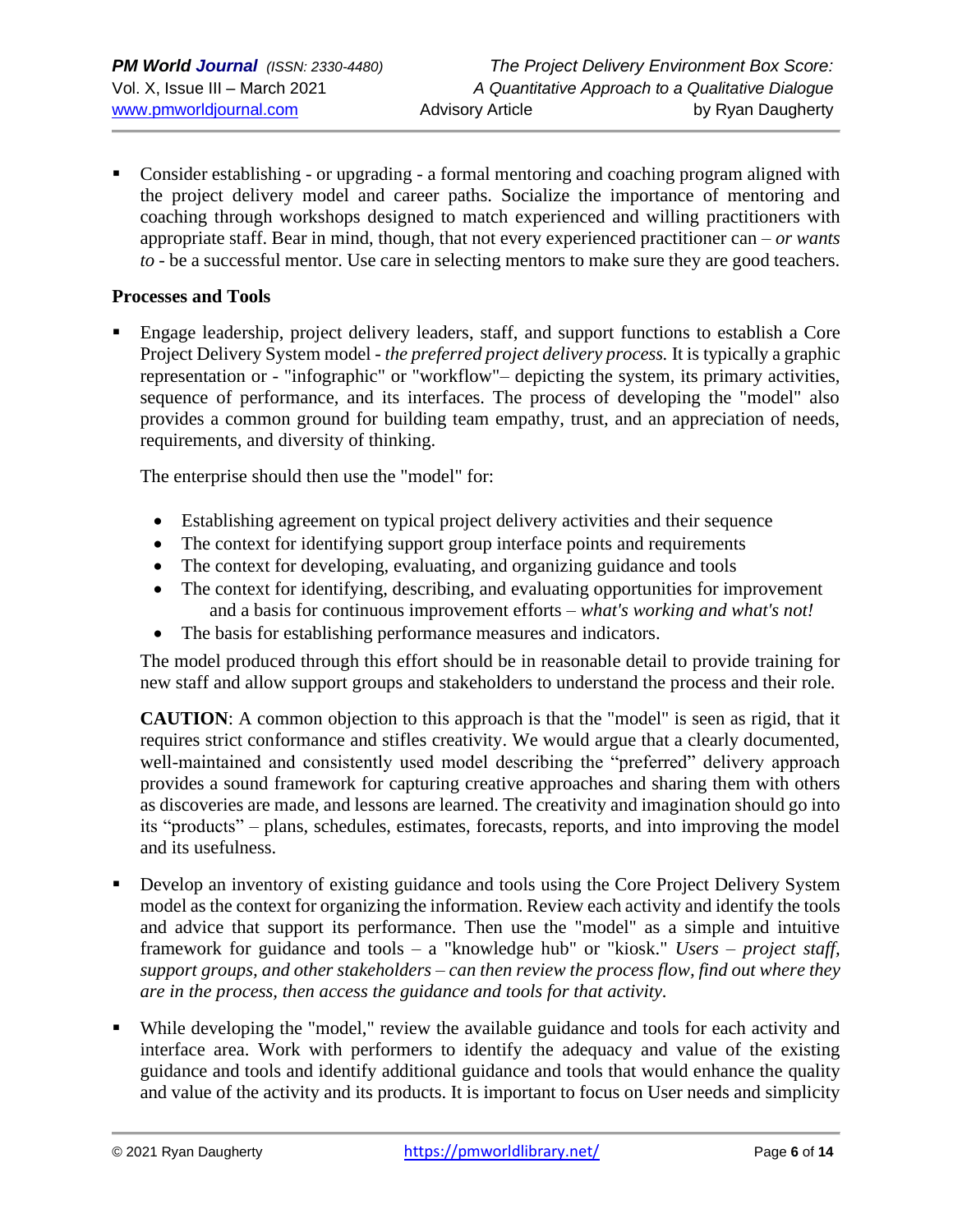– "What do I need to know to do this job right?" *It's a place to tell them what they need to know, not everything that you know.*

The process of developing the system model and the evaluation and organization of the guidance and tools provides an excellent opportunity to consider the incentive the delivery teams and other performers have to use it. Evaluate roles and responsibilities and establish performance measures and incentives accordingly.

**Summary:** The power of this approach is threefold. First, the "Box" Score model presents a simple but comprehensive methodology for the team to evaluate its current performance level in all three dimensions. Secondly, it provides a sound basis for devising steps and pathways the enterprise may take toward project delivery excellence and a foundation for continuous improvement. Last, and equally important, it provides the enterprise with an opportunity to bring functions *that are often at odds* together to establish an appreciation of needs and new ways of working together *working agreements* - that last.

**NOTE:** A Powerpoint presentation including the Scenarios, Scoresheet, Evaluation Criteria and Planning Worksheets are available, without charge, from the author.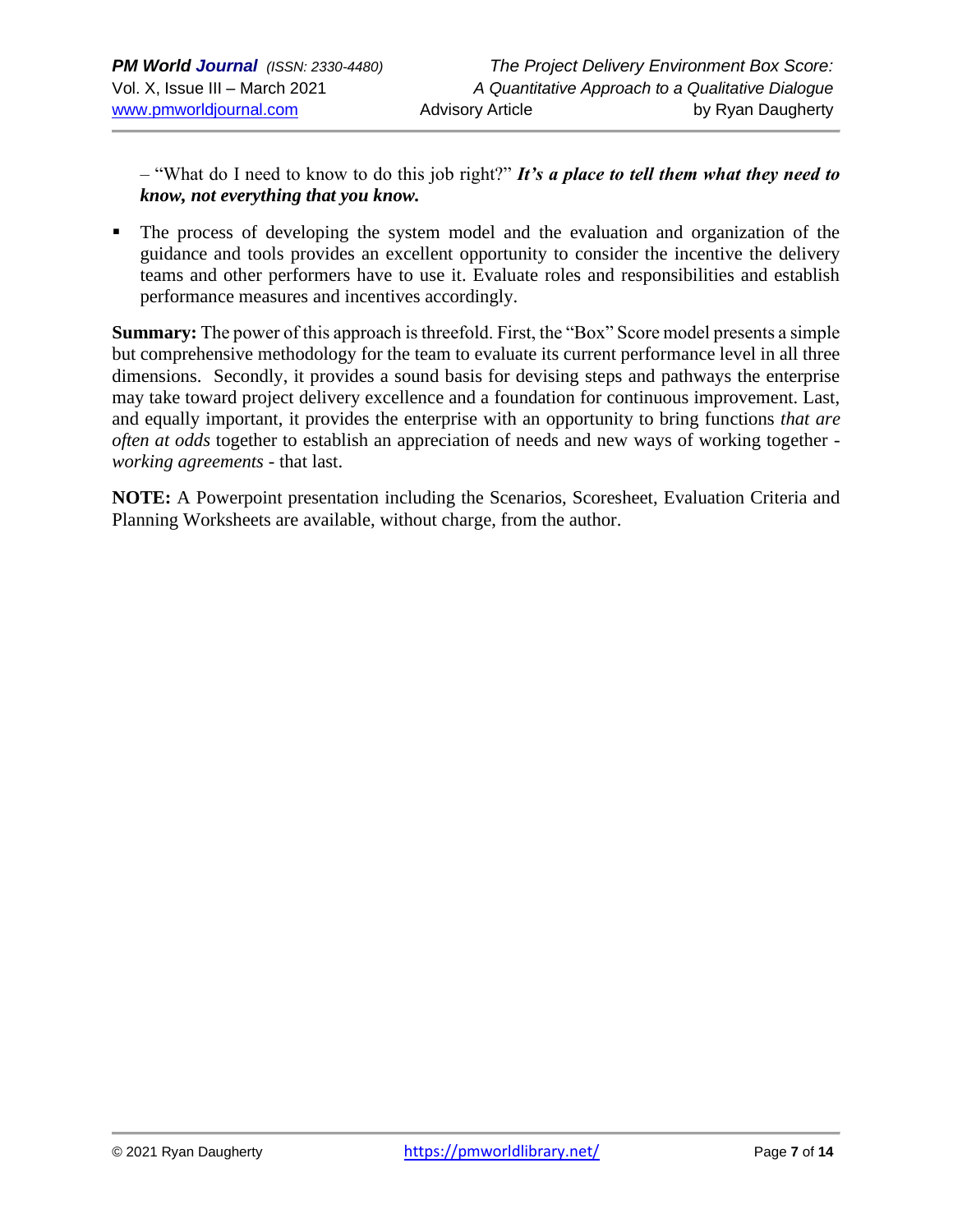#### About the Author

The **Approach** described in this article was designed and developed by:



# **Ryan Daugherty**

Washington, USA

**Ryan Daugherty** is the designer/developer of the Process Simple<sup>TM</sup> Platform for Project/Process Knowledge Hubs. He has nearly 50 years of hands-on project delivery management experience with the Boeing Company, CH2M HILL (now Jacobs), among others. He has consulted on public and private sector projects worldwide. Email: **RyanDaugherty@RyanDaugherty.com** 



# **Dave Ellison**

Colorado, USA



**Dave Ellison, P.E**. is the founder and owner of Synergy Connects, LLC focussed on leadership and team learning. Dave draws on his 27 years of experience as a project/program manager for CH2M HILL (now Jacobs). In 1995 he led the team that developed and implemented the company's Project Delivery System. Email: [Dave\\_Ellison@SynergyConnects.com](mailto:Dave_Ellison@SynergyConnects.com)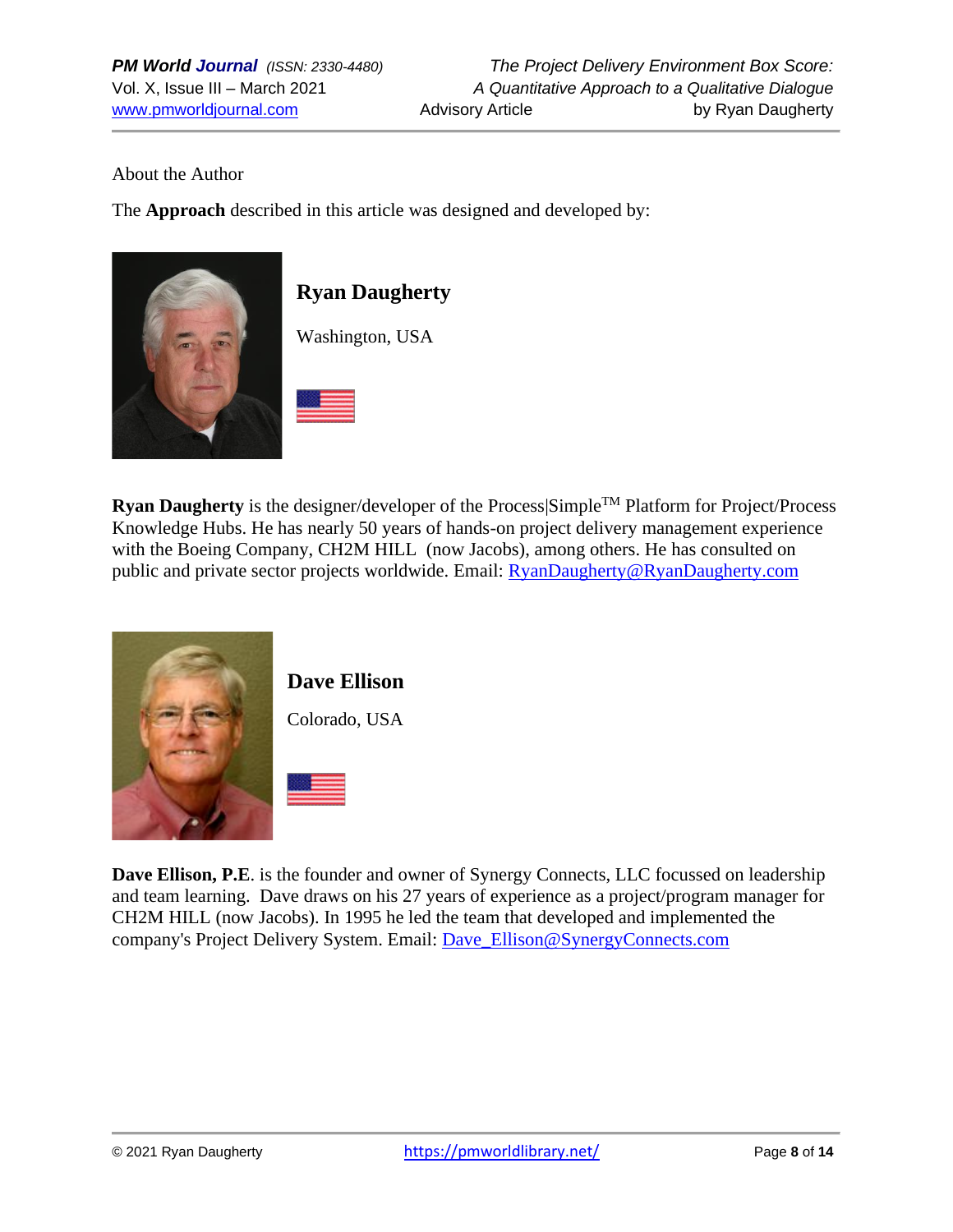| The Project Delivery Box Score<br><b>Quick Assessment Scenarios</b> |                    |                                                                                                                                                                                                                                                                                                                                   |  |  |  |  |
|---------------------------------------------------------------------|--------------------|-----------------------------------------------------------------------------------------------------------------------------------------------------------------------------------------------------------------------------------------------------------------------------------------------------------------------------------|--|--|--|--|
|                                                                     | <b>Score</b>       | <b>Leadership and Organizational Support</b>                                                                                                                                                                                                                                                                                      |  |  |  |  |
| 5                                                                   | <b>Excellence</b>  | Project delivery practice is seen as a core enterprise competency. All support processes<br>are fully integrated with the enterprise project delivery system for mutual effectiveness.<br>Enterprise leadership closely follows project delivery throughout and engages in regular<br>meetings and briefings.                     |  |  |  |  |
| $\overline{\mathbf{4}}$                                             | <b>Proactive</b>   | Enterprise leadership is involved in establishing performance thresholds and participates<br>in project reviews. Performance targets are set and managed on qualitative and<br>quantitative bases. Leadership is involved in analyzing the effectiveness of planning and<br>management methods.                                   |  |  |  |  |
| 3                                                                   | <b>Sustainable</b> | Leadership recognizes project delivery as a "practice," and the enterprise has a formal<br>system that collects and reports project delivery performance information. Project-facing<br>support functions are responsive to project needs as well as enterprise compliance<br>requirements.                                       |  |  |  |  |
| $\overline{2}$                                                      | <b>Reactive</b>    | Leadership is focused on individual projects, receives informal project reports, and<br>manages by exception. Project teams have little or no coordination with other projects for<br>resources to perform the work.                                                                                                              |  |  |  |  |
| $\mathbf{1}$                                                        | <b>Chaos</b>       | Leadership sees projects as "one-off" independent endeavors. Enterprise has little or no<br>structure to support project delivery. Project delivery teams and project managers are left<br>on their own and get little or no direction unless – or until – problems arise.                                                        |  |  |  |  |
| <b>Score</b>                                                        |                    | <b>Staff Knowledge and Development</b>                                                                                                                                                                                                                                                                                            |  |  |  |  |
| 5                                                                   | <b>Excellence</b>  | There is a clearly defined career path for project managers and established learning<br>programs for all project delivery functions. Appropriately skilled and experienced project<br>managers and staff engage in formal mentoring and coaching. All training is fully<br>integrated with the enterprise project delivery model. |  |  |  |  |
| $\overline{4}$                                                      | Proactive          | Enterprise recognizes project managers and project delivery practice as valuable, strategic<br>resources. Internal training in project delivery methods is becoming available. External<br>training and certification are encouraged for all staff.                                                                               |  |  |  |  |
| 3                                                                   | Sustainable        | Enterprise recognizes project management as a formal career path and encourages<br>participation in external certification programs. Minimum competencies required for<br>project delivery staff are identified and incorporated into the project management and<br>delivery career path.                                         |  |  |  |  |
| $\boldsymbol{2}$                                                    | Reactive           | Some enterprise recognition of the value and importance of project management and<br>delivery career development. Some training for project delivery staff is available but is<br>mostly on-the-job experience supplemented by external courses.                                                                                  |  |  |  |  |

Appendix A – Quick Assessment Scenarios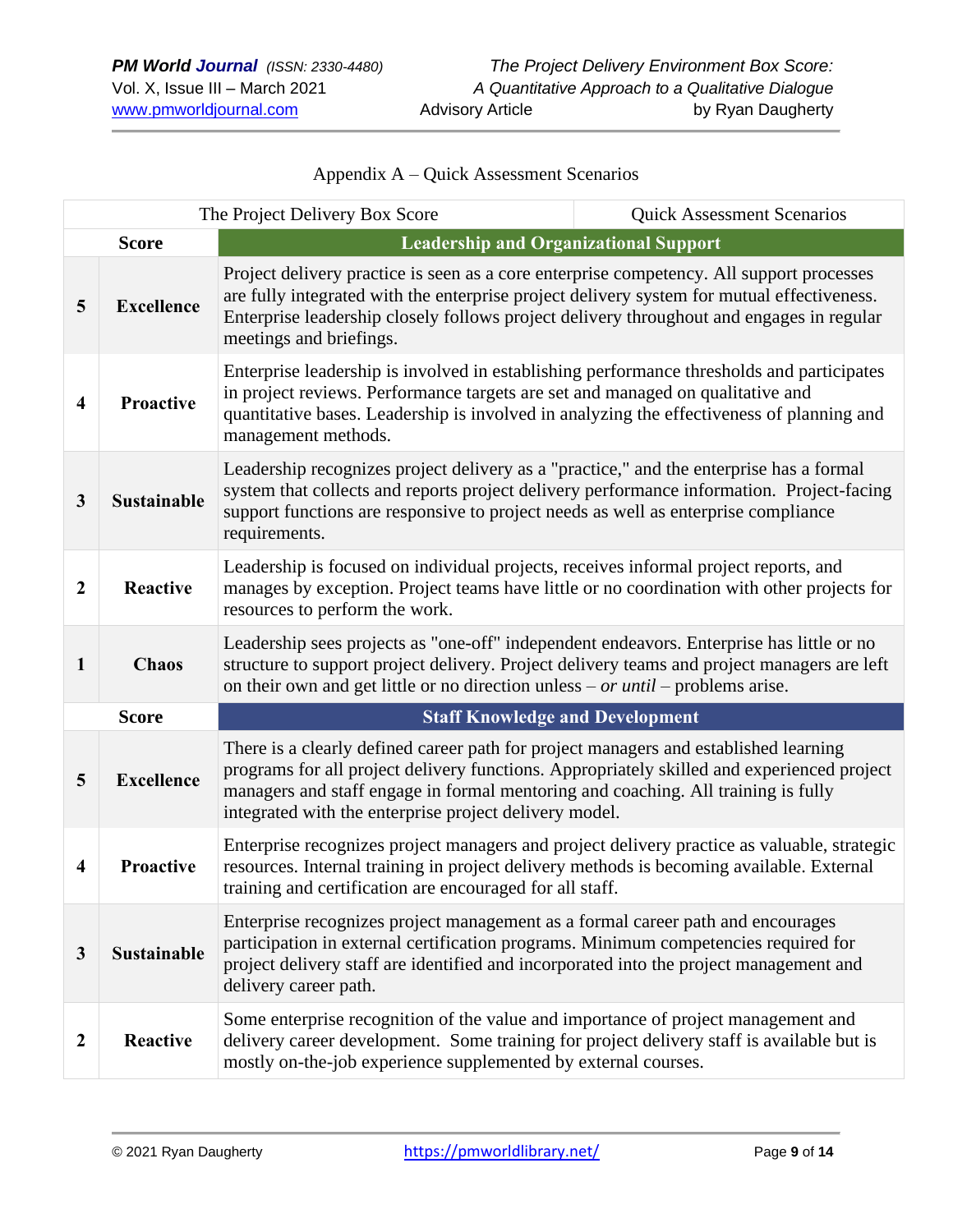| $\mathbf{1}$                                                                       | <b>Chaos</b>       | There is no recognition of project management and delivery as a career path. Project<br>Managers are selected by factors other than project delivery knowledge and experience.<br>Projects are under-staffed. Project success is more of a matter of chance and is highly<br>dependent on individual efforts.         |  |  |
|------------------------------------------------------------------------------------|--------------------|-----------------------------------------------------------------------------------------------------------------------------------------------------------------------------------------------------------------------------------------------------------------------------------------------------------------------|--|--|
| <b>Score</b>                                                                       |                    | <b>Processes and Tools</b>                                                                                                                                                                                                                                                                                            |  |  |
| 5                                                                                  | <b>Excellence</b>  | Enterprise-standard processes, methods, and tools are considered of high value and<br>competitive advantage. Enterprise has developed a "model" project delivery system.<br>Continuous improvement has become part of the project delivery culture. Access to<br>guidance and tools is intuitive and straightforward. |  |  |
| $\overline{\mathbf{4}}$                                                            | <b>Proactive</b>   | Methods and tools are "standardized," fully integrated with project delivery and support<br>processes, are consistently used across all projects, and their effectiveness is frequently<br>reviewed for opportunities for improvement.                                                                                |  |  |
| $\mathbf{3}$                                                                       | <b>Sustainable</b> | An enterprise-wide set of project management processes and tools has been established.<br>New projects follow a consistent process and use tools scaled from this set of processes.<br>Lessons learned from discoveries and mistakes are documented and shared across the<br>enterprise.                              |  |  |
| $\boldsymbol{2}$                                                                   | <b>Reactive</b>    | Individual Project Managers select how they manage their projects, resulting in<br>consistency within projects managed by the same Project Manager. Project management<br>tools are used inconsistently and generally as solutions to performance problems.                                                           |  |  |
| $\mathbf{1}$                                                                       | <b>Chaos</b>       | Few if any organized project management processes exist. Each project is viewed as<br>unique and autonomous. Project management and delivery tools are non-existent or<br>developed on an ad hoc basis. There is little or no quality control over their use.                                                         |  |  |
| © Copyright – Ryan Daugherty LLC & Synergy Connects LLC, 2021, All rights reserved |                    |                                                                                                                                                                                                                                                                                                                       |  |  |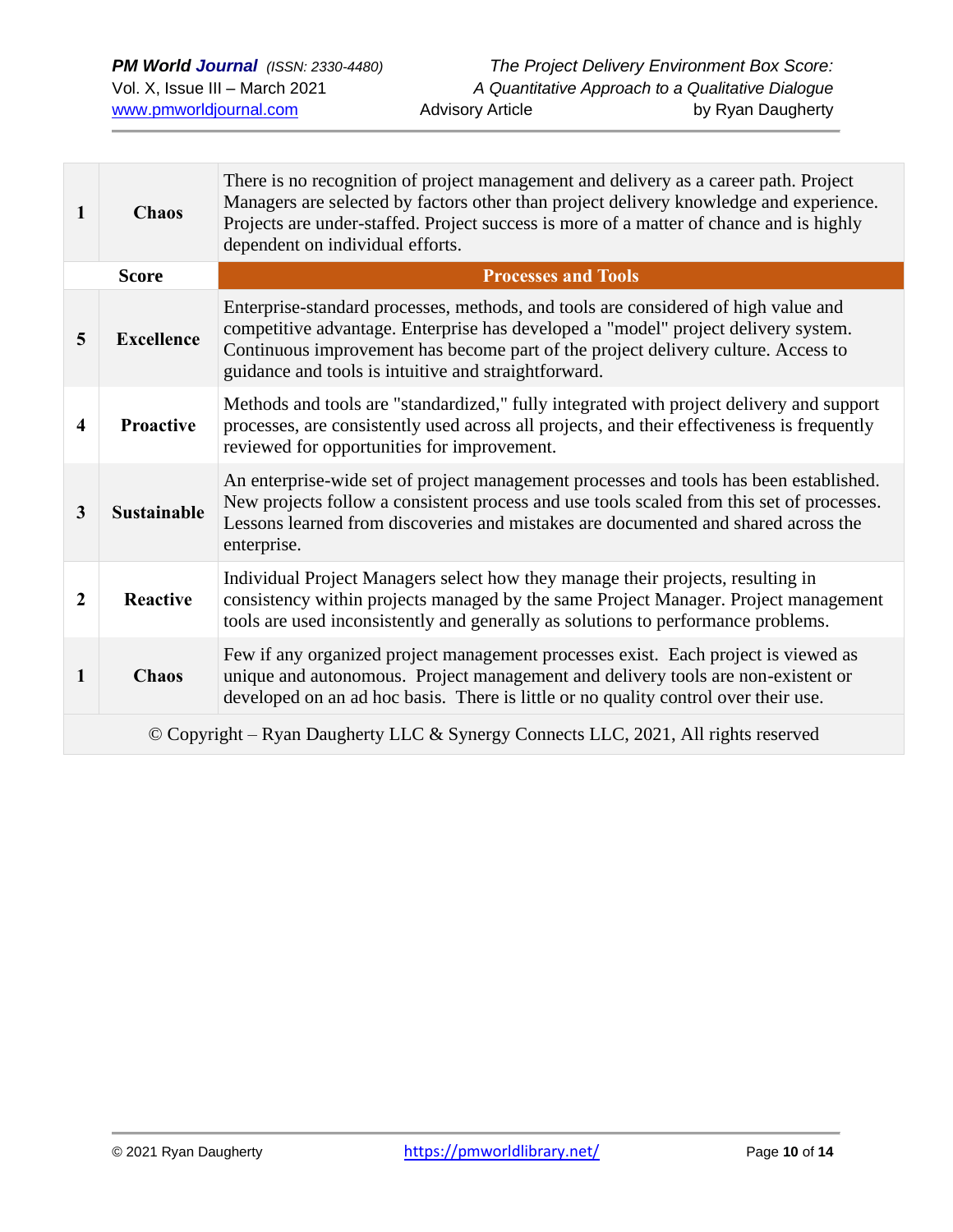

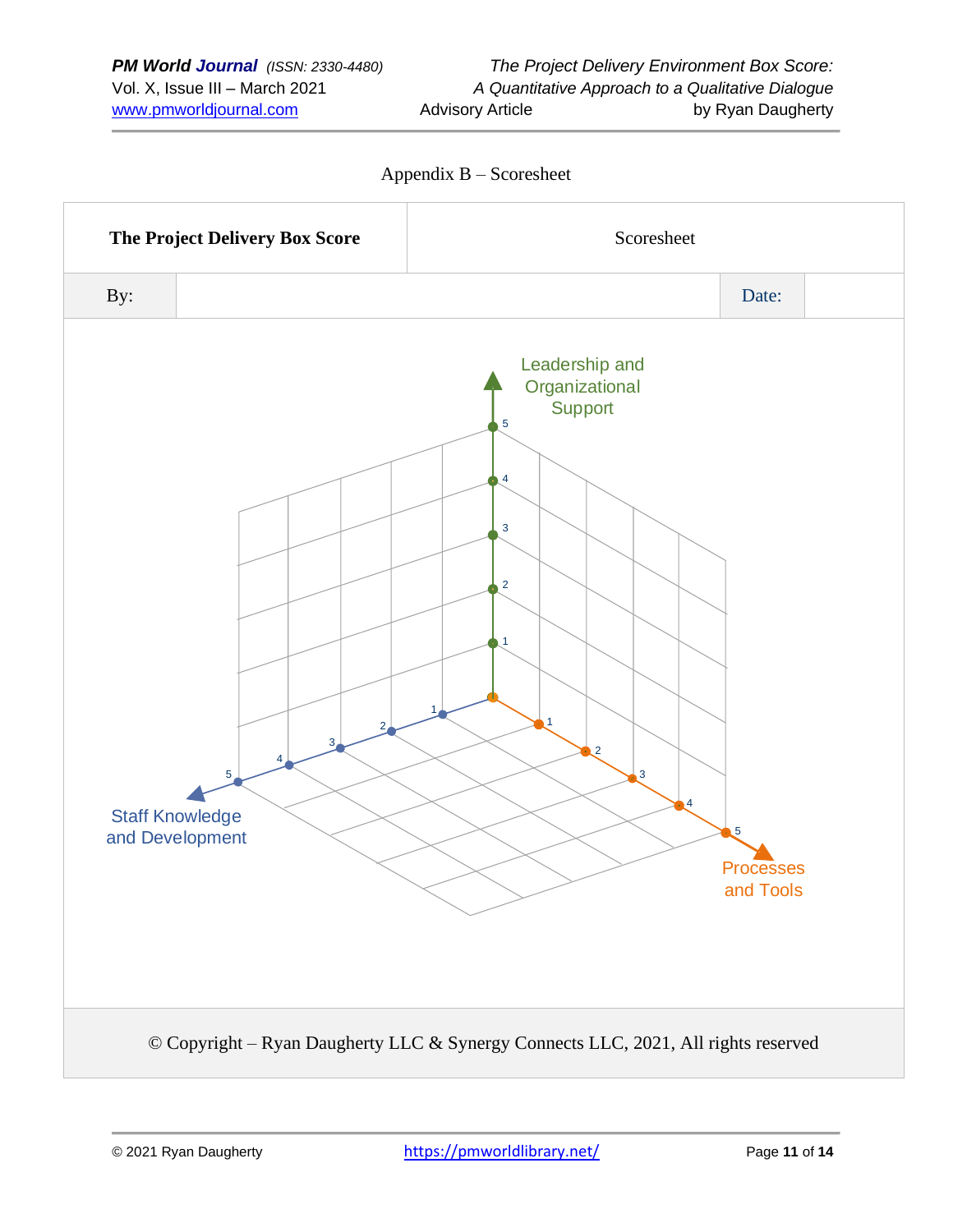## **Appendix C: Evaluation Criteria**

| <b>The Project Delivery Box Score</b>                                              |                                              |                                                                                                                                                   | <b>Evaluation Criteria</b>                                                                                                                                                              |  |  |
|------------------------------------------------------------------------------------|----------------------------------------------|---------------------------------------------------------------------------------------------------------------------------------------------------|-----------------------------------------------------------------------------------------------------------------------------------------------------------------------------------------|--|--|
| <b>Attribute</b>                                                                   | <b>Characteristic</b>                        |                                                                                                                                                   | <b>Description</b>                                                                                                                                                                      |  |  |
|                                                                                    | <b>Leadership and Organizational Support</b> |                                                                                                                                                   |                                                                                                                                                                                         |  |  |
|                                                                                    | Role in the<br>Enterprise                    |                                                                                                                                                   | Does the enterprise – leadership and staff - recognize project<br>delivery as a "core" component of the business – rather than<br>as an "adjunct process"?                              |  |  |
| <b>Enterprise</b><br><b>Recognition</b>                                            | Values and<br>Expectations                   | Are there clear directions, values, and expectations for<br>project delivery performance in enterprise business<br>planning?                      |                                                                                                                                                                                         |  |  |
|                                                                                    | Participation                                | Does the enterprise leadership team collaborate with and<br>actively oversee the enterprise project delivery functions?                           |                                                                                                                                                                                         |  |  |
|                                                                                    | <b>Team Culture</b>                          | Is there a team-oriented project delivery culture fully<br>committed to sharing knowledge and experience and<br>accomplishing work together?      |                                                                                                                                                                                         |  |  |
| <b>Resource</b><br><b>Commitment</b>                                               | Project<br>Resources                         | Is there a proactive leadership group that continually<br>monitors and balances project delivery staff requirements –<br>quantity and capability? |                                                                                                                                                                                         |  |  |
|                                                                                    | Support<br>Resources                         | $etc.$ )?                                                                                                                                         | Are there adequate and effective resources to support project<br>delivery needs (i.e., accounting, supply chain, human<br>resources, health and safety, environment and sustainability, |  |  |
|                                                                                    | Alignment                                    |                                                                                                                                                   | Is there a high alignment and integration between leadership,<br>project delivery functions, and support functions?                                                                     |  |  |
| Organizational<br><b>Integration</b>                                               | Commitment                                   |                                                                                                                                                   | Is there a collective commitment to achieve organizational<br>and client performance goals?                                                                                             |  |  |
|                                                                                    | Visibility                                   | organization?                                                                                                                                     | Are both client and organizational project delivery<br>performance goals clearly articulated and visible to the entire                                                                  |  |  |
| © Copyright - Ryan Daugherty LLC & Synergy Connects LLC, 2021, All rights reserved |                                              |                                                                                                                                                   |                                                                                                                                                                                         |  |  |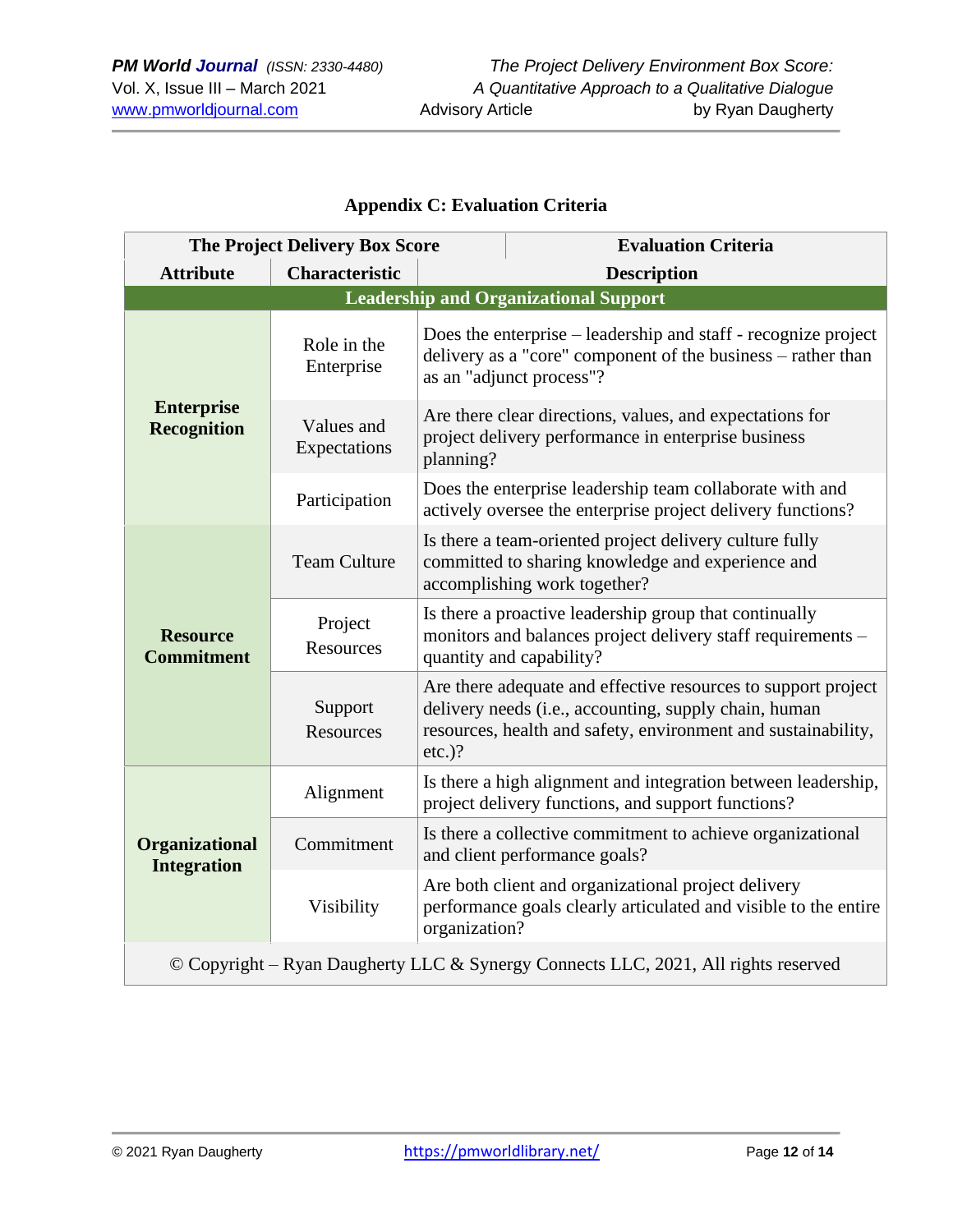| <b>The Project Delivery Box Score</b>                                              |                                              |                                                                                                                                                                                            | <b>Evaluation Criteria</b>                                                                                                                          |  |
|------------------------------------------------------------------------------------|----------------------------------------------|--------------------------------------------------------------------------------------------------------------------------------------------------------------------------------------------|-----------------------------------------------------------------------------------------------------------------------------------------------------|--|
| <b>Attribute</b>                                                                   | <b>Characteristic</b>                        |                                                                                                                                                                                            | <b>Description</b>                                                                                                                                  |  |
| <b>Staff Knowledge and Development</b>                                             |                                              |                                                                                                                                                                                            |                                                                                                                                                     |  |
|                                                                                    | <b>Formal Career</b><br>Path                 |                                                                                                                                                                                            | Is there a clear and formally established career path for<br>project managers and project delivery professionals?                                   |  |
| <b>Career Path</b>                                                                 | Staff<br>Knowledge of<br>Requirements        | Is there a formal program for introducing potential<br>participants to the requirements for advancement on the<br>career path – learning, experience, achievement, and<br>enterprise need? |                                                                                                                                                     |  |
|                                                                                    | <b>Staff Acceptance</b><br>and Participation | Do project managers and staff recognize the value of<br>pursuing appropriate project delivery career paths?                                                                                |                                                                                                                                                     |  |
|                                                                                    | Structure and<br>Alignment                   | Does the enterprise have a formal project<br>management/delivery program for individual and team<br>learning aligned with project delivery career paths?                                   |                                                                                                                                                     |  |
| <b>Formal</b><br><b>Learning</b><br>Program                                        | Alignment<br>with Enterprise                 | Is the learning program aligned with and supportive of the<br>delivery processes used, the project types delivered, and all<br>interfacing enterprise functions?                           |                                                                                                                                                     |  |
|                                                                                    | <b>Staff</b><br>Engagement                   |                                                                                                                                                                                            | Does leadership encourage participation, and are project<br>management and delivery staff engaged in the active pursuit<br>of the learning program? |  |
|                                                                                    | Structure/<br>Alignment                      | learning programs?                                                                                                                                                                         | Is there a formal mentoring program - intervention and<br>coaching - aligned with career path development and                                       |  |
| <b>Mentoring and</b><br><b>Coaching</b>                                            | Responsibilities/<br>Participation           | accepted?                                                                                                                                                                                  | Are staff appropriately assigned responsibilities as<br>mentors/coaches and coached, and have those roles been                                      |  |
|                                                                                    | Leadership<br>Oversight                      |                                                                                                                                                                                            | Does leadership take an active role in monitoring and<br>directing the mentoring program                                                            |  |
| © Copyright – Ryan Daugherty LLC & Synergy Connects LLC, 2021, All rights reserved |                                              |                                                                                                                                                                                            |                                                                                                                                                     |  |